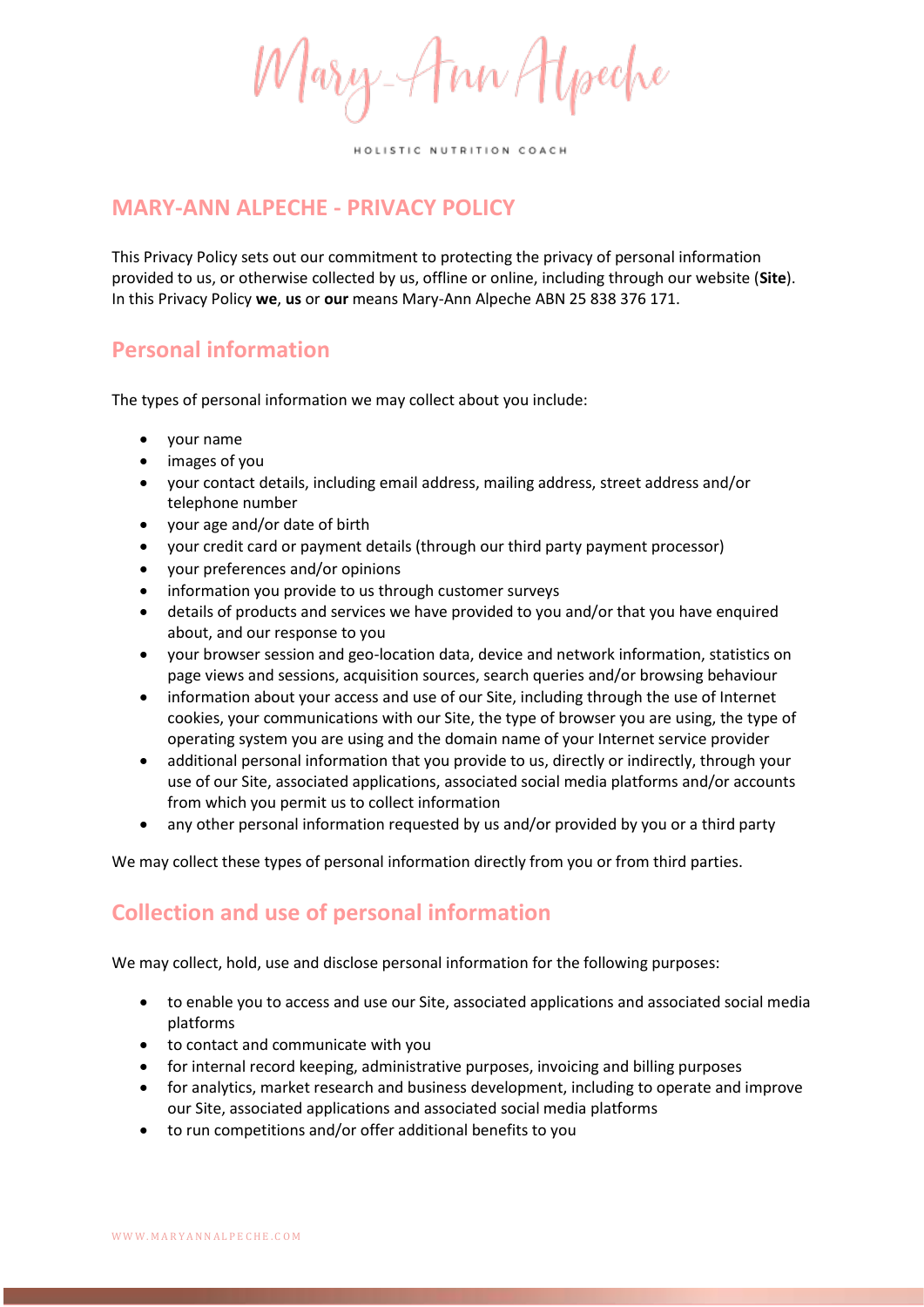Mary-Ann Hyseche

- for advertising and marketing, including to send you promotional information about our products and services and information about third parties that we consider may be of interest to you
- to comply with our legal obligations and resolve any disputes that we may have

# **Disclosure of personal information to third parties**

We may disclose personal information to:

- third party service providers for the purpose of enabling them to provide their services, including (without limitation) IT service providers, data storage, web-hosting and server providers, debt collectors, maintenance or problem-solving providers, marketing or advertising providers, professional advisors and payment systems operators
- our employees, contractors and/or related entities
- our existing or potential agents or business partners
- sponsors or promoters of any competition we run
- anyone to whom our business or assets (or any part of them) are, or may (in good faith) be, transferred
- credit reporting agencies, courts, tribunals and regulatory authorities, in the event you fail to pay for goods or services we have provided to you
- courts, tribunals, regulatory authorities and law enforcement officers, as required by law, in connection with any actual or prospective legal proceedings, or in order to establish, exercise or defend our legal rights
- third parties, including agents or sub-contractors, who assist us in providing information, products, services or direct marketing to you. This may include parties located, or that store data, outside of Australia
- third parties to collect and process data, such as Google Analytics or other relevant businesses. This may include parties that store data outside of Australia

By providing us with personal information, you acknowledge that some third parties may not be regulated by the Privacy Act and the Australian Privacy Principles in the Privacy Act and if any third party engages in any act or practice that contravenes the Australian Privacy Principles, it would not be accountable under the Privacy Act and you will not be able to seek redress under the Privacy Act.

## **Your rights and controlling your personal information**

**Choice and consent**: Please read this Privacy Policy carefully. By providing personal information to us, you consent to us collecting, holding, using and disclosing your personal information in accordance with this Privacy Policy. You do not have to provide personal information to us, however, if you do not, it may affect your use of this Site or the products and/or services offered on or through it.

**Information from third parties**: If we receive personal information about you from a third party, we will protect it as set out in this Privacy Policy. If you are a third party providing personal information about somebody else, you represent and warrant that you have such person's consent to provide the personal information to us.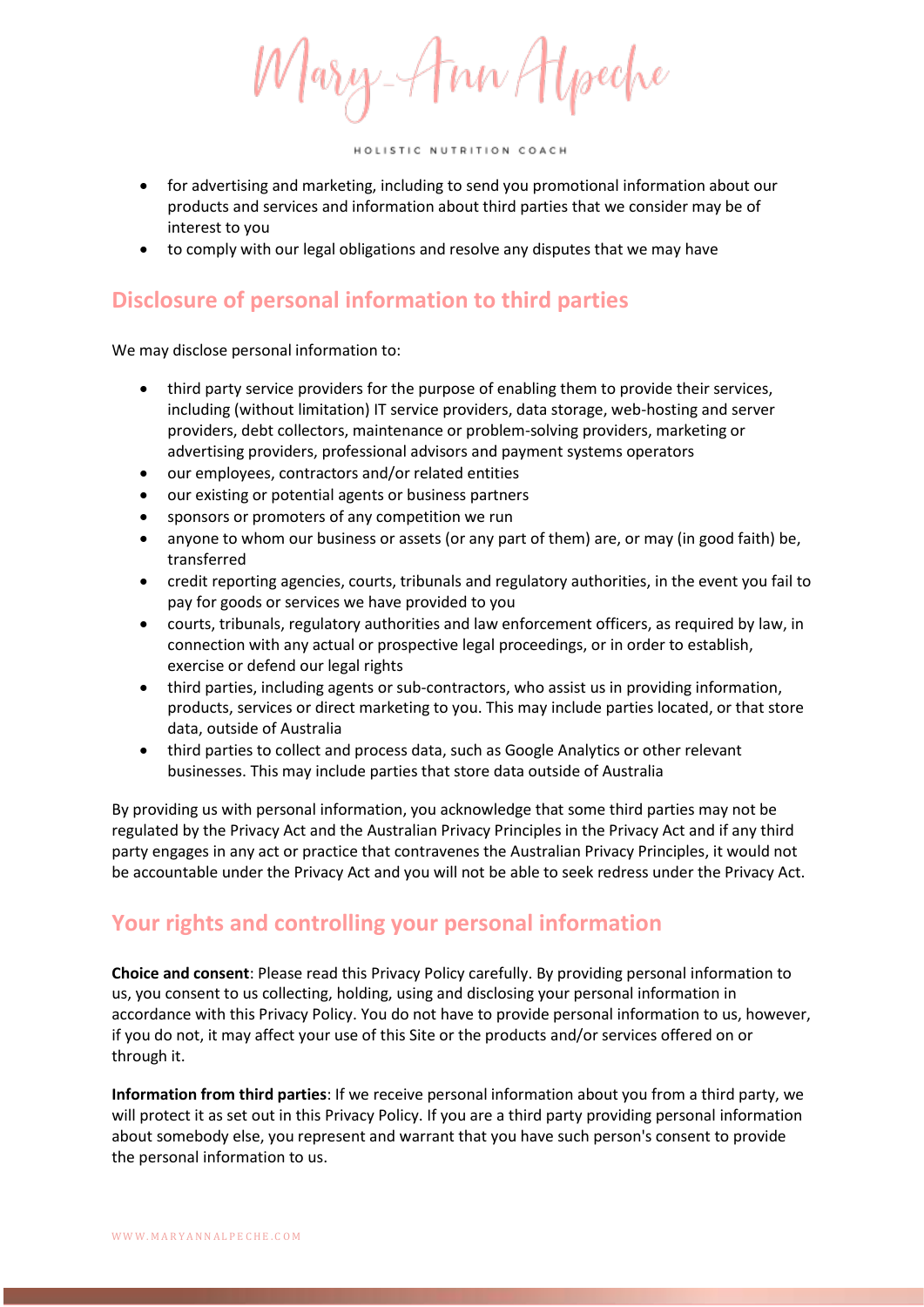Mary-Ann Hyseche

**Restrict**: If you have previously agreed to us using your personal information for direct marketing purposes, you may change your mind at any time by contacting us using the details below.

**Access**: You may request details of the personal information that we hold about you. An administrative fee may be payable for the provision of such information.

**Correction**: If you believe that any information we hold about you is inaccurate, out of date, incomplete, irrelevant or misleading, please contact us using the details below. We will take reasonable steps to correct any information found to be inaccurate, incomplete, misleading or out of date.

**Complaints**: If you wish to make a complaint about how we have handled your personal information, please contact us using the details below and provide us with full details of the complaint. We will promptly investigate your complaint and respond to you, in writing, setting out the outcome of our investigation and the steps we will take to deal with your complaint

**Unsubscribe**: To unsubscribe from our e-mail database or opt-out of communications (including marketing communications), please contact us using the details below or opt-out using the opt-out facilities provided in the communication.

#### **Storage and security**

We are committed to ensuring that the personal information we collect is secure. In order to prevent unauthorised access or disclosure, we have put in place suitable physical, electronic and managerial procedures to safeguard and secure the personal information and protect it from misuse, interference, loss and unauthorised access, modification and disclosure.

We cannot guarantee the security of any information that is transmitted to or by us over the Internet. The transmission and exchange of information is carried out at your own risk. Although we take measures to safeguard against unauthorised disclosures of information, we cannot assure you that the personal information we collect will not be disclosed in a manner that is inconsistent with this Privacy Policy.

### **Cookies and web beacons**

We may use cookies on our Site from time to time. Cookies are text files placed in your computer's browser to store your preferences. Cookies, by themselves, do not tell us your email address or other personally identifiable information. However, they do allow third parties, such as Google and Facebook, to cause our advertisements to appear on your social media and online media feeds as part of our retargeting campaigns. If and when you choose to provide our Site with personal information, this information may be linked to the data stored in the cookie.

We may use web beacons on our Site from time to time. Web beacons (also known as Clear GIFs) are small pieces of code placed on a web page to monitor the visitor's behaviour and collect data about the visitor's viewing of a web page. For example, web beacons can be used to count the users who visit a web page or to deliver a cookie to the browser of a visitor viewing that page.